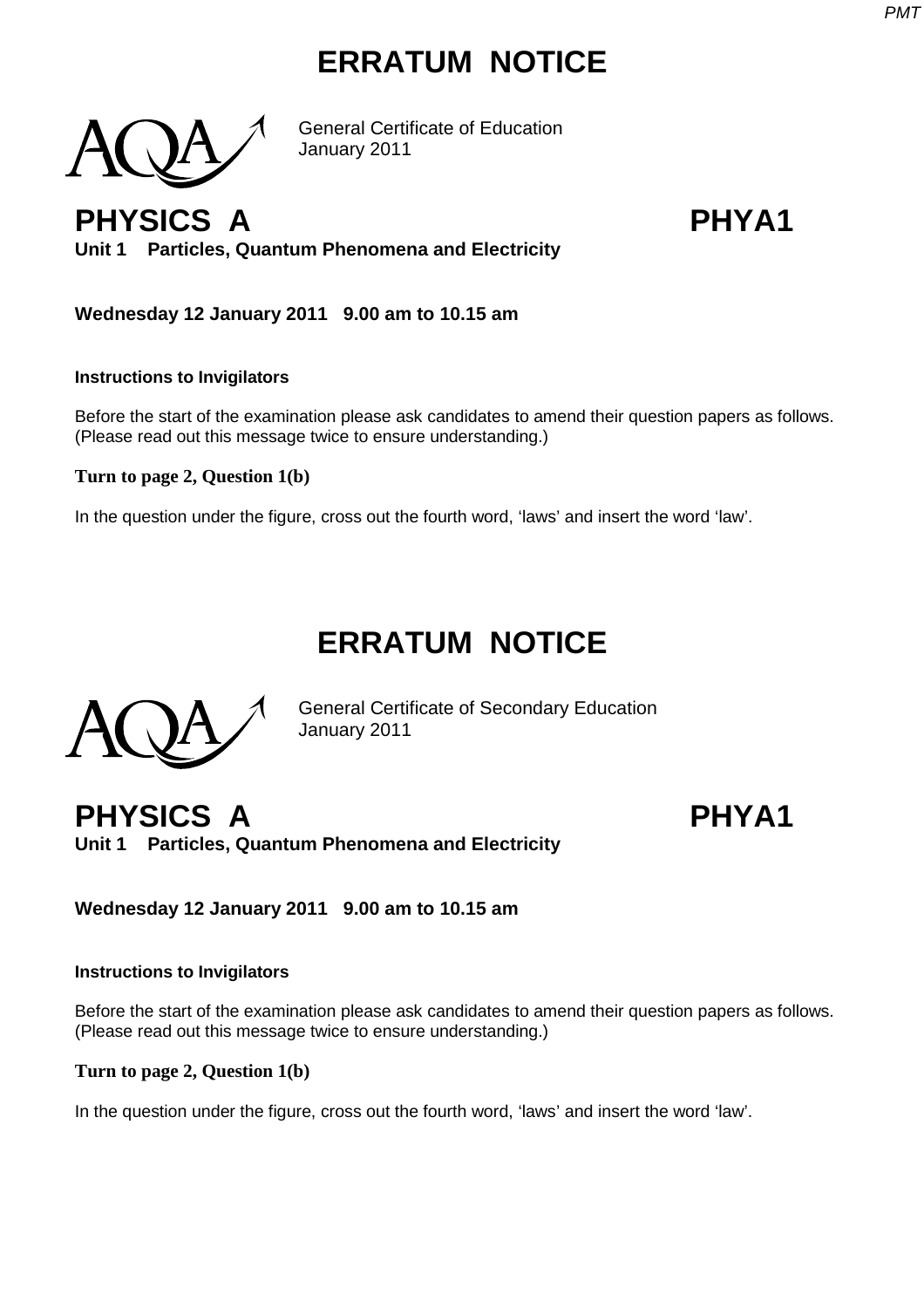| Centre Number       |  |  | <b>Candidate Number</b> |  |  |
|---------------------|--|--|-------------------------|--|--|
| Surname             |  |  |                         |  |  |
| <b>Other Names</b>  |  |  |                         |  |  |
| Candidate Signature |  |  |                         |  |  |
|                     |  |  |                         |  |  |



General Certificate of Education Advanced Subsidiary Examination January 2011

## **Physics A PHYA1**

**Unit 1 Particles, Quantum Phenomena and Electricity**

**Wednesday 12 January 2011 9.00 am to 10.15 am**

### **For this paper you must have:**

- $\bullet$  a pencil and a ruler
- $\bullet$  a calculator
- a Data and Formulae Booklet.

### **Time allowed**

• 1 hour 15 minutes

### **Instructions**

- Use black ink or black ball-point pen.
- Fill in the boxes at the top of this page.
- **Answer all questions.**
- You must answer the questions in the spaces provided. Do not write outside the box around each page or on blank pages.
- Do all rough work in this book. Cross through any work you do not want to be marked.

### **Information**

- The marks for questions are shown in brackets.
- The maximum mark for this paper is 70.
- You are expected to use a calculator where appropriate.
- A *Data and Formulae Booklet* is provided as a loose insert.
- You will be marked on your ability to:
	- use good English
	- organise information clearly
	- use specialist vocabulary where appropriate.

| For Examiner's Use |                     |  |  |  |  |
|--------------------|---------------------|--|--|--|--|
|                    | Examiner's Initials |  |  |  |  |
| Question           | Mark                |  |  |  |  |
| 1                  |                     |  |  |  |  |
| 2                  |                     |  |  |  |  |
| 3                  |                     |  |  |  |  |
| 4                  |                     |  |  |  |  |
| 5                  |                     |  |  |  |  |
| 6                  |                     |  |  |  |  |
| 7                  |                     |  |  |  |  |
| <b>TOTAL</b>       |                     |  |  |  |  |



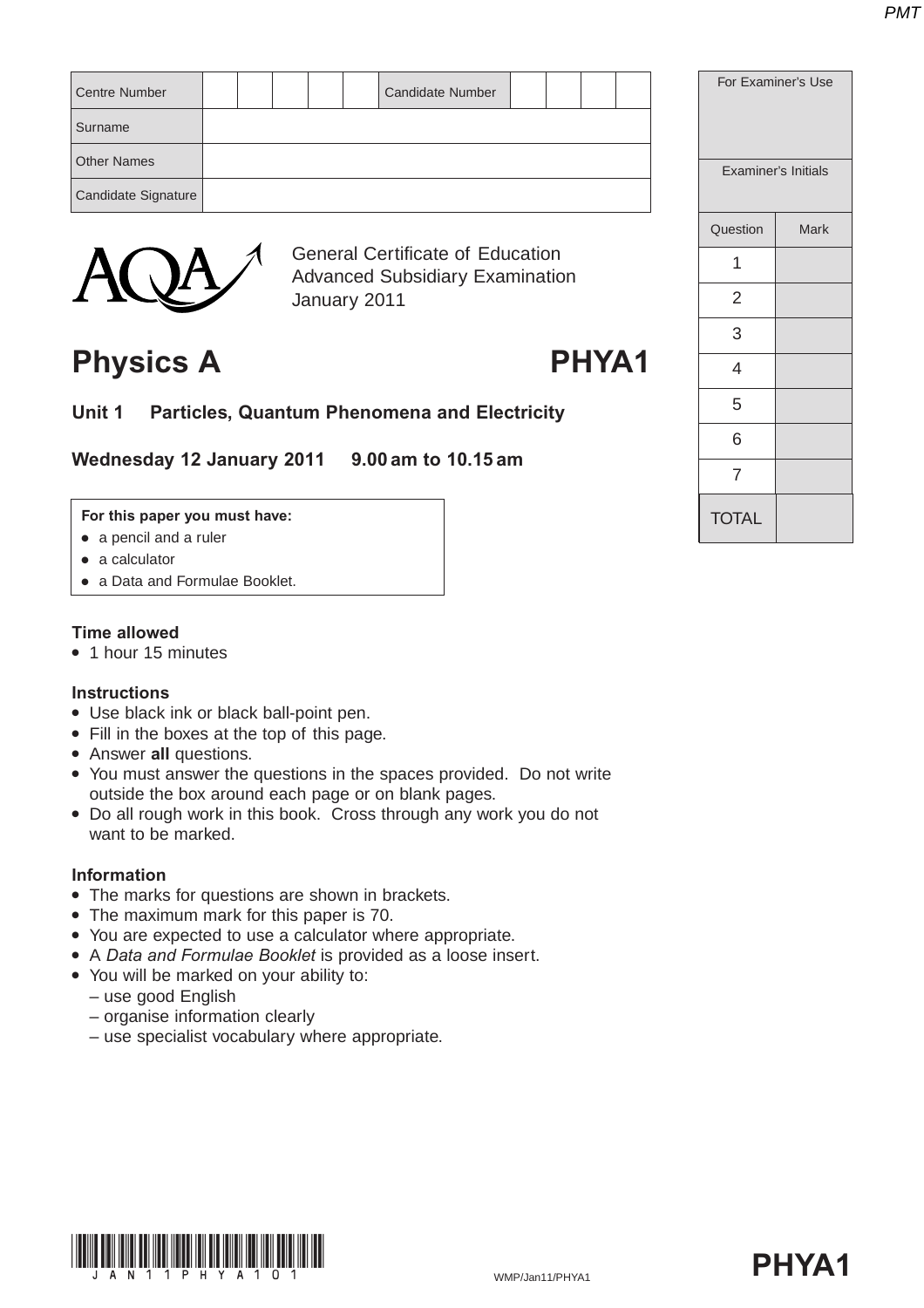|              | $\overline{2}$                                                                                                            | Do not write<br>outside the<br>box |
|--------------|---------------------------------------------------------------------------------------------------------------------------|------------------------------------|
|              | Answer all questions in the spaces provided.                                                                              |                                    |
| $\mathbf{1}$ | Sub-atomic particles can either be hadrons or leptons.                                                                    |                                    |
| $1$ (a) (i)  | State one difference between these two groups of particles.                                                               |                                    |
|              | (1 mark)                                                                                                                  |                                    |
|              | 1 (a) (ii) Give an example of a non-strange hadron and an example of a lepton.                                            |                                    |
|              |                                                                                                                           |                                    |
|              | $(2 \text{ marks})$                                                                                                       |                                    |
|              | 1 (a) (iii) Hadrons can be further divided into two groups. Name these two groups and state a<br>difference between them. |                                    |
|              |                                                                                                                           |                                    |
| 1(b)         | $(3 \text{ marks})$<br>The Feynman Diagram in Figure 1 represents an interaction known as electron capture.               |                                    |
|              | <b>Figure 1</b>                                                                                                           |                                    |
|              | n<br>${\rm v_e}$<br>$\mathrm{W}^+$<br>p                                                                                   |                                    |
| 1(b)         | State a conservation laws obeyed in this interaction. Show how the property mentioned<br>in the law is conserved.         |                                    |
|              |                                                                                                                           |                                    |
|              |                                                                                                                           |                                    |
|              |                                                                                                                           |                                    |
|              |                                                                                                                           |                                    |
|              | $(2 \text{ marks})$                                                                                                       | 8                                  |

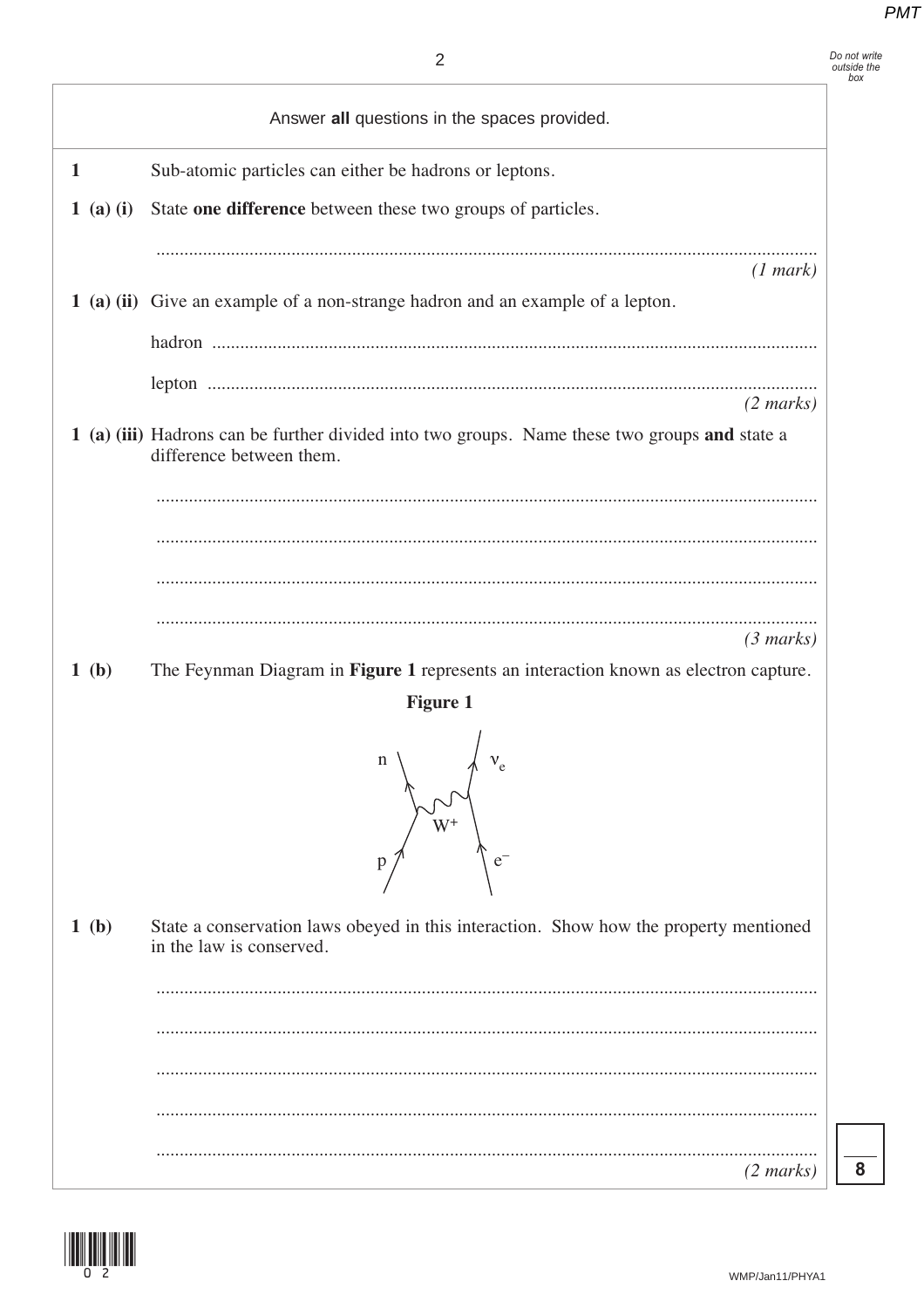*Do not write outside the box*

| $\overline{2}$                | A neutral atom of a radium isotope may be represented by $^{228}_{88}$ Ra.                                                                             |
|-------------------------------|--------------------------------------------------------------------------------------------------------------------------------------------------------|
| $(a)$ $(i)$<br>$\overline{2}$ | Name the constituents of this atom and state how many of each are present.                                                                             |
|                               |                                                                                                                                                        |
|                               |                                                                                                                                                        |
|                               |                                                                                                                                                        |
|                               | $(3 \text{ marks})$                                                                                                                                    |
|                               | 2 (a) (ii) Which constituent of an atom has the largest specific charge?                                                                               |
|                               | (1 mark)                                                                                                                                               |
|                               | 2 (a) (iii) This isotope of radium decays by $\beta^-$ decay to form an element with symbol, Ac.<br>Write down an equation that represents this decay. |
|                               |                                                                                                                                                        |
|                               |                                                                                                                                                        |
|                               |                                                                                                                                                        |
|                               | $(4 \text{ marks})$                                                                                                                                    |
| 2(b)                          | $^{A}_{Z}$ Ra is a neutral atom of a different isotope of radium. State a possible value for A and                                                     |
|                               | for Z.                                                                                                                                                 |
|                               |                                                                                                                                                        |
|                               | $(2 \text{ marks})$                                                                                                                                    |
|                               |                                                                                                                                                        |
|                               |                                                                                                                                                        |
|                               | Turn over for the next question                                                                                                                        |
|                               |                                                                                                                                                        |
|                               |                                                                                                                                                        |
|                               |                                                                                                                                                        |
|                               |                                                                                                                                                        |
|                               |                                                                                                                                                        |



**Turn over** 

**10**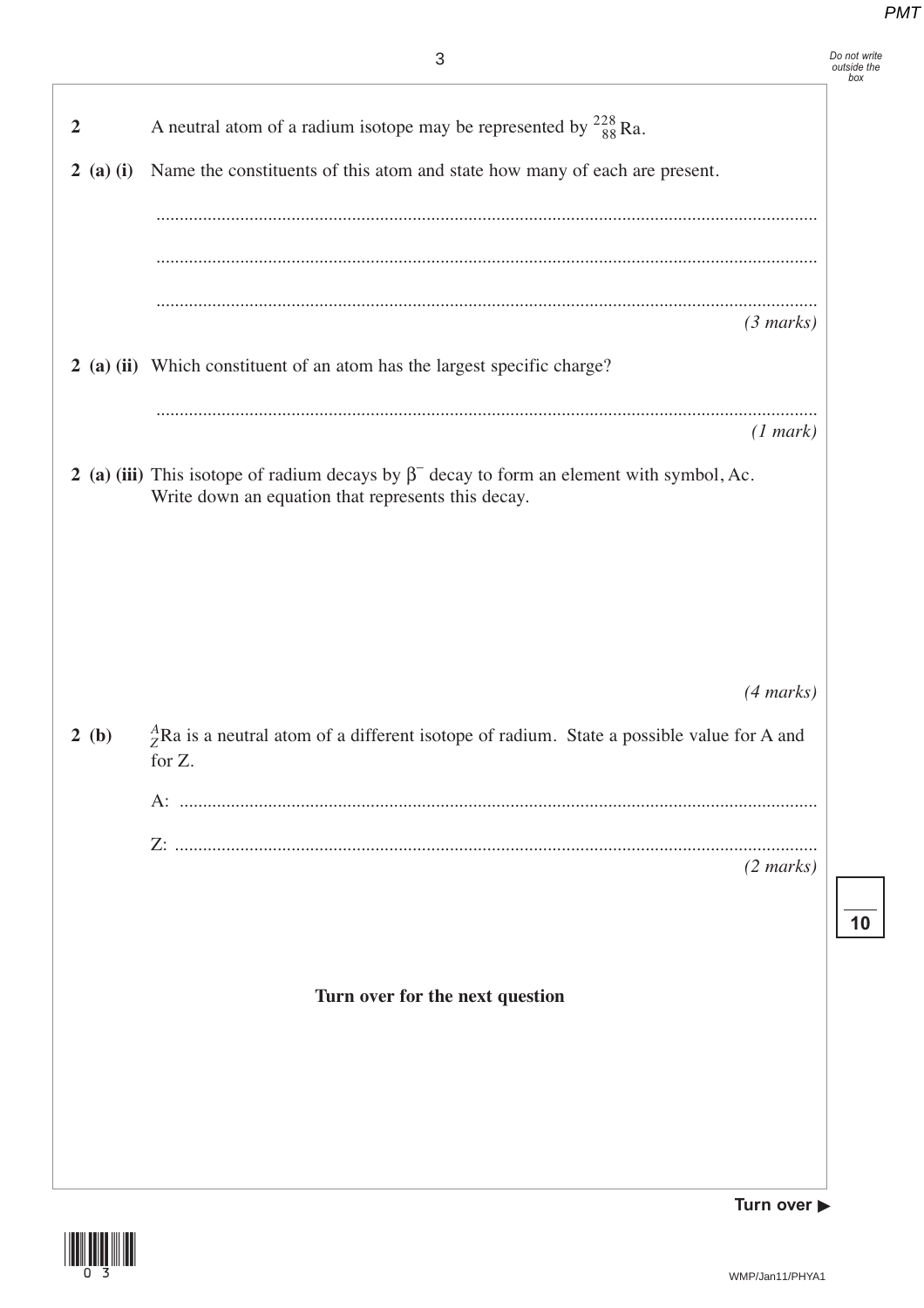*Do not write outside the box*

**3** Under certain circumstances, a photon moving through a material can interact with the nucleus of an atom of the material to produce an electron and a positron.

| (1 mark)                                                                                                                                                                                                                |
|-------------------------------------------------------------------------------------------------------------------------------------------------------------------------------------------------------------------------|
| (ii) Give one reason why the photon could not produce a single electron instead of an<br>electron and a positron.                                                                                                       |
|                                                                                                                                                                                                                         |
|                                                                                                                                                                                                                         |
|                                                                                                                                                                                                                         |
| $(2 \text{ marks})$                                                                                                                                                                                                     |
| (iii) Make use of the Data and Formulae booklet to show that the minimum energy of the<br>photon required for this process is 1.02 MeV.                                                                                 |
|                                                                                                                                                                                                                         |
|                                                                                                                                                                                                                         |
|                                                                                                                                                                                                                         |
| (1 mark)                                                                                                                                                                                                                |
| (iv) Photons whose wavelength exceeds a certain value will not cause this process.<br>Calculate the maximum wavelength for the process to occur stating your answer to an<br>appropriate number of significant figures. |
|                                                                                                                                                                                                                         |
|                                                                                                                                                                                                                         |
|                                                                                                                                                                                                                         |
|                                                                                                                                                                                                                         |
|                                                                                                                                                                                                                         |
|                                                                                                                                                                                                                         |

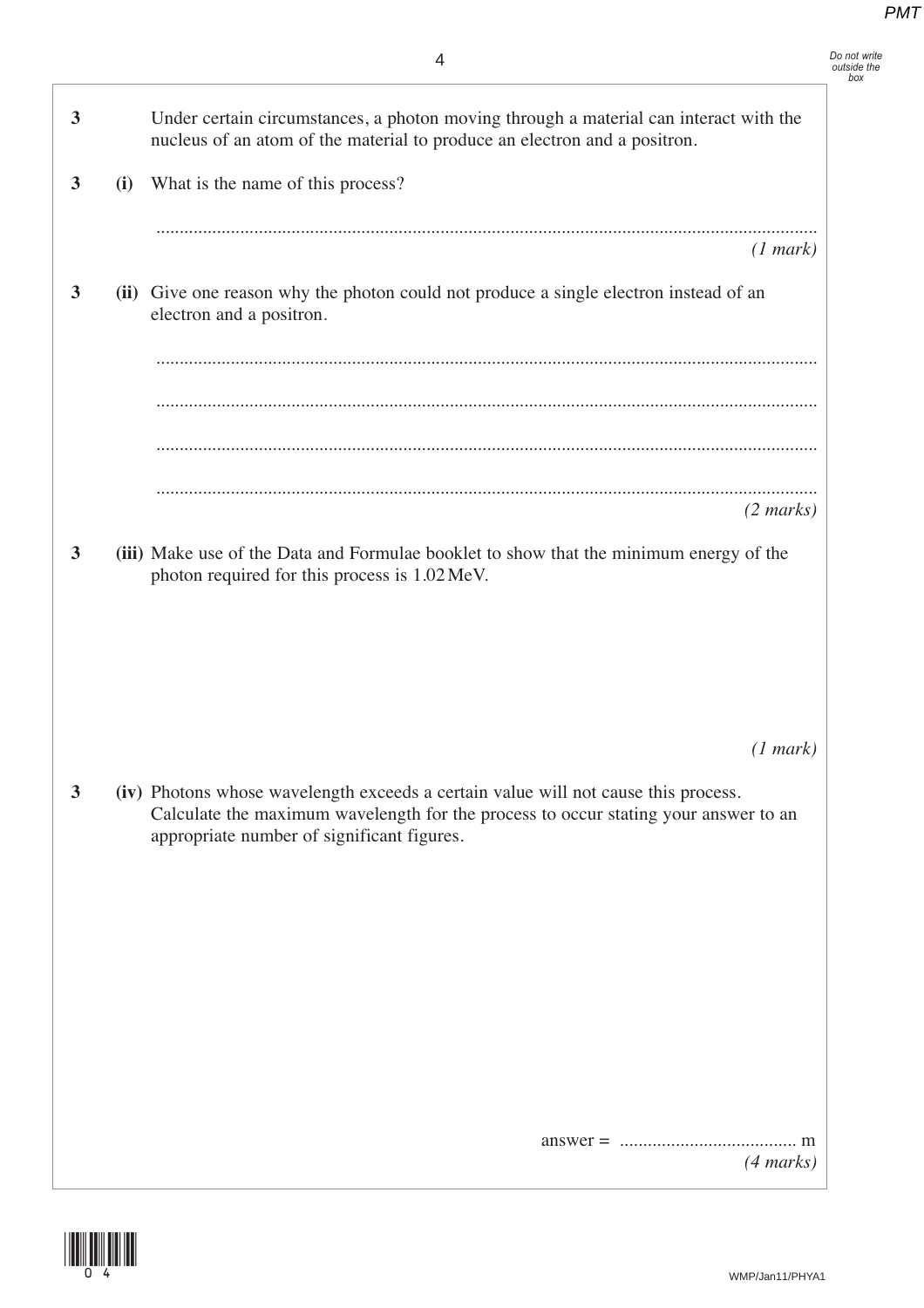# Do not write<br>outside the<br>box

| $\mathbf{3}$ | (v) Explain what will happen to the positron produced by the interaction. |                          |
|--------------|---------------------------------------------------------------------------|--------------------------|
|              |                                                                           |                          |
|              | $\cdots$                                                                  |                          |
|              | $\cdots$                                                                  |                          |
|              | $\cdots$                                                                  | .<br>$(2 \text{ marks})$ |
|              |                                                                           |                          |

Turn over for the next question



Turn over  $\blacktriangleright$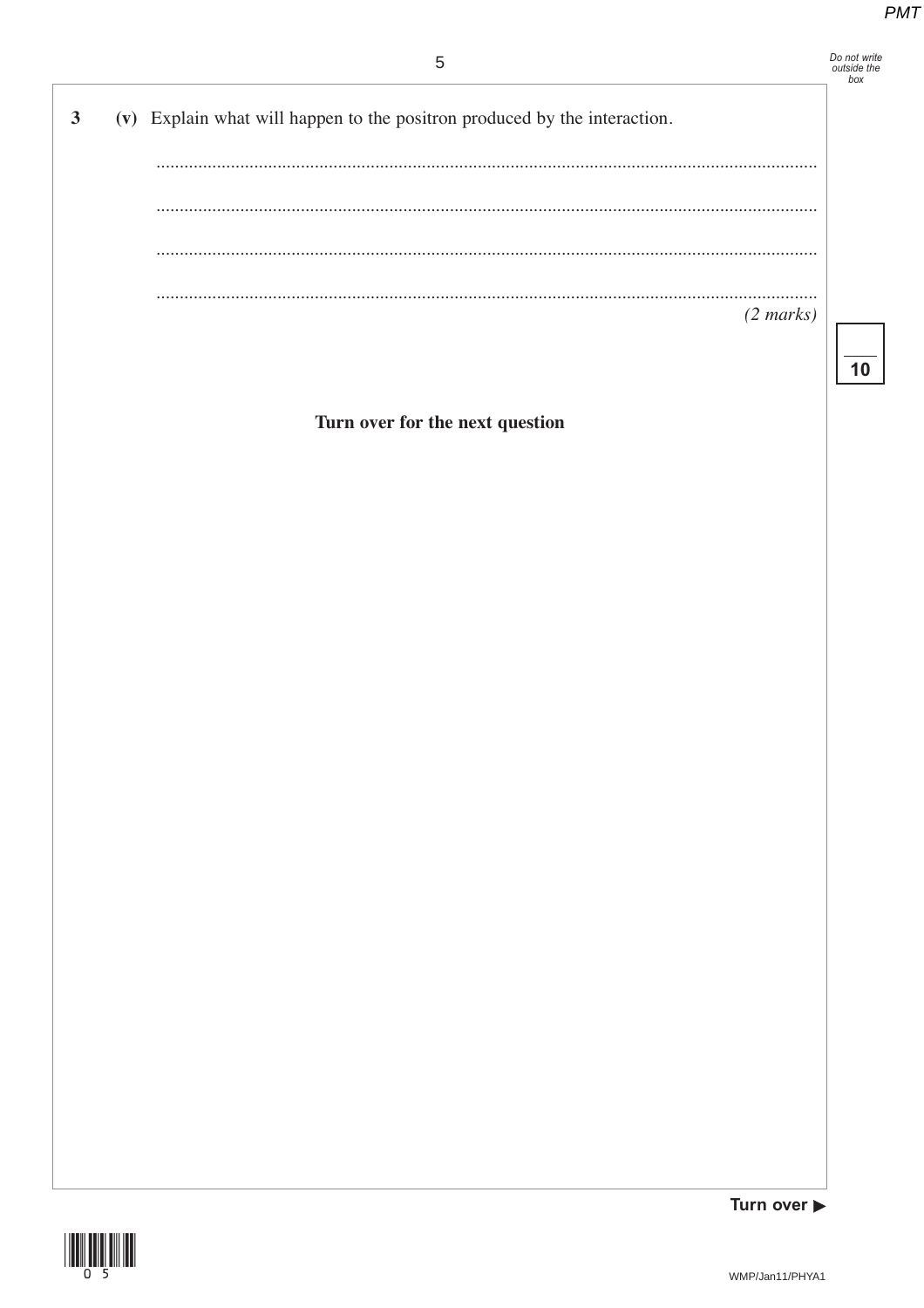|     | Do not write |
|-----|--------------|
|     | outside the  |
| hov |              |

| 4(a) | The photoelectric effect suggests that electromagnetic waves can exhibit particle - like<br>behaviour. Explain what is meant by threshold frequency and why the existence of a<br>threshold frequency supports the particle nature of electromagnetic waves. |
|------|--------------------------------------------------------------------------------------------------------------------------------------------------------------------------------------------------------------------------------------------------------------|
|      | The quality of your written communication will be assessed in this question.                                                                                                                                                                                 |
|      |                                                                                                                                                                                                                                                              |
|      |                                                                                                                                                                                                                                                              |
|      |                                                                                                                                                                                                                                                              |
|      |                                                                                                                                                                                                                                                              |
|      |                                                                                                                                                                                                                                                              |
|      |                                                                                                                                                                                                                                                              |
|      |                                                                                                                                                                                                                                                              |
|      |                                                                                                                                                                                                                                                              |
|      |                                                                                                                                                                                                                                                              |
|      |                                                                                                                                                                                                                                                              |
|      |                                                                                                                                                                                                                                                              |
|      |                                                                                                                                                                                                                                                              |
|      |                                                                                                                                                                                                                                                              |
|      |                                                                                                                                                                                                                                                              |
|      |                                                                                                                                                                                                                                                              |
|      |                                                                                                                                                                                                                                                              |
|      |                                                                                                                                                                                                                                                              |
|      |                                                                                                                                                                                                                                                              |
|      |                                                                                                                                                                                                                                                              |
|      |                                                                                                                                                                                                                                                              |
|      | $(6 \text{ marks})$                                                                                                                                                                                                                                          |

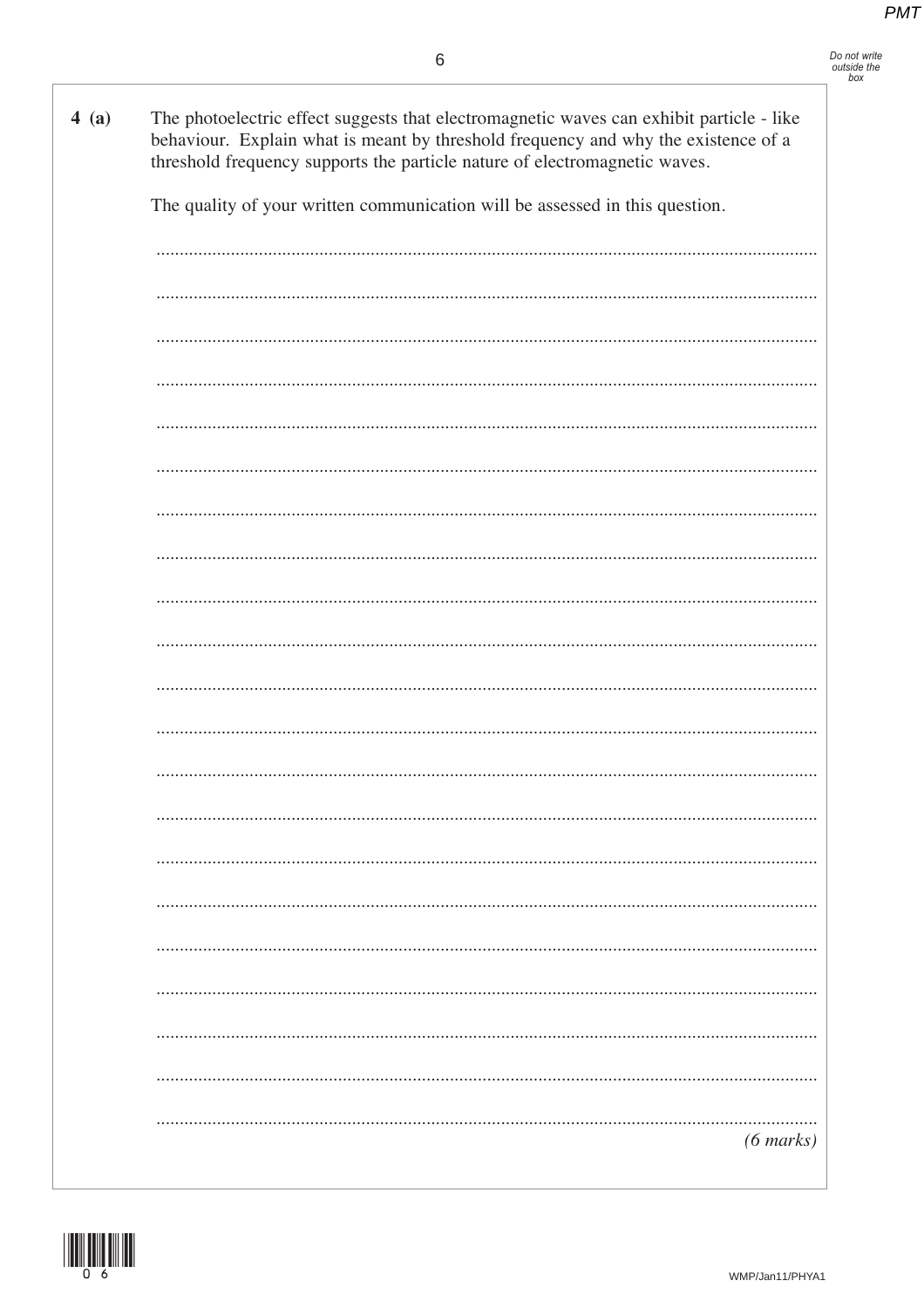

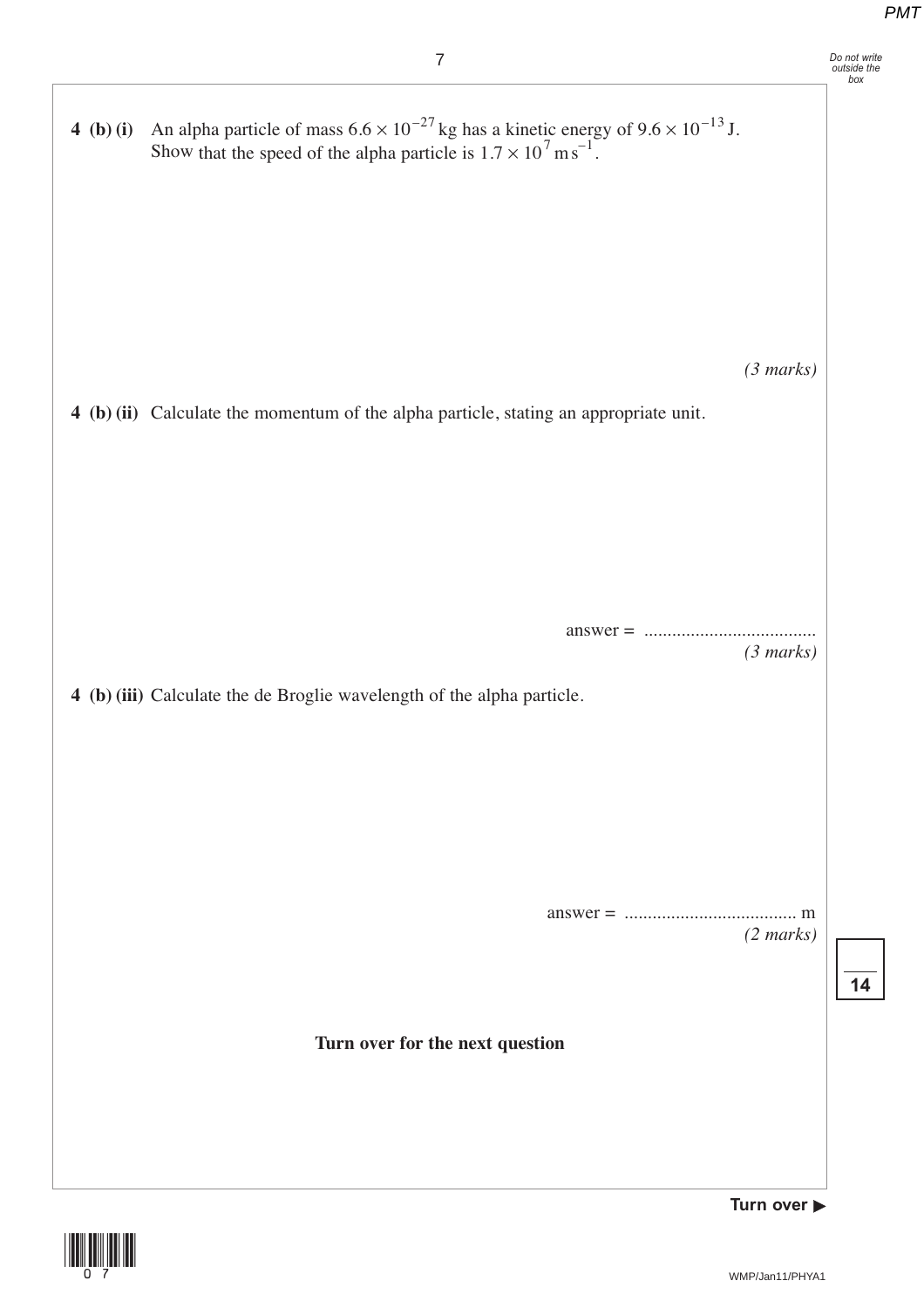|           | 8                                                                                                                            | Do not write<br>outside the<br>box |
|-----------|------------------------------------------------------------------------------------------------------------------------------|------------------------------------|
| 5         | Domestic users in the United Kingdom are supplied with mains electricity at a root<br>mean square voltage of 230 V.          |                                    |
| 5(a)      | State what is meant by root mean square voltage.                                                                             |                                    |
|           |                                                                                                                              |                                    |
|           |                                                                                                                              |                                    |
|           | (1 mark)                                                                                                                     |                                    |
| 5 (b) (i) | Calculate the peak value of the supply voltage.                                                                              |                                    |
|           |                                                                                                                              |                                    |
|           |                                                                                                                              |                                    |
|           |                                                                                                                              |                                    |
|           |                                                                                                                              |                                    |
|           |                                                                                                                              |                                    |
|           | $(2 \text{ marks})$                                                                                                          |                                    |
|           | 5 (b) (ii) Calculate the average power dissipated in a lamp connected to the mains supply when<br>the rms current is 0.26 A. |                                    |
|           |                                                                                                                              |                                    |
|           |                                                                                                                              |                                    |
|           |                                                                                                                              |                                    |
|           |                                                                                                                              |                                    |
|           |                                                                                                                              |                                    |
|           |                                                                                                                              |                                    |
|           | (1 mark)                                                                                                                     |                                    |
|           |                                                                                                                              |                                    |
|           |                                                                                                                              |                                    |
|           |                                                                                                                              |                                    |

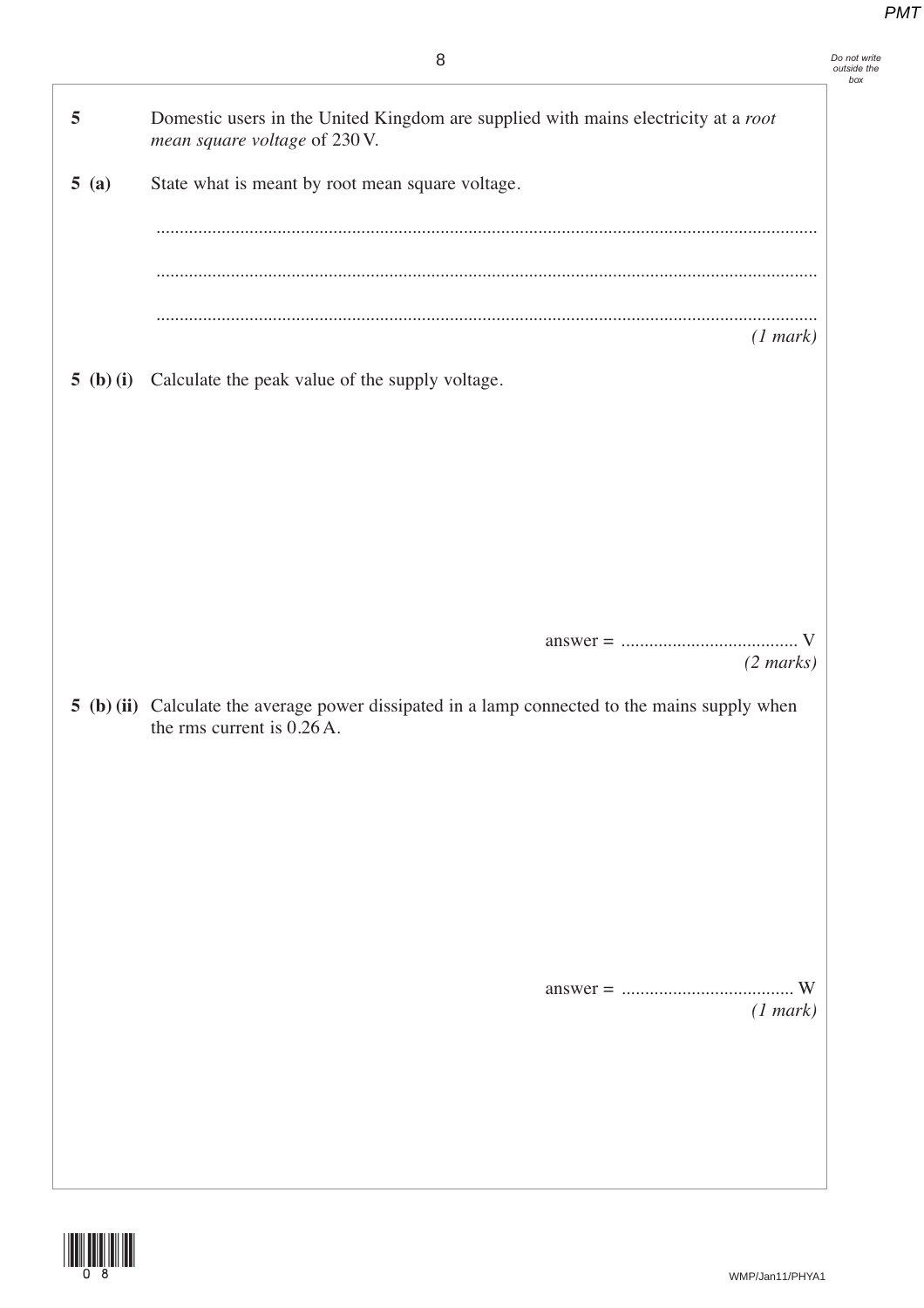



*(4 marks)*

**8**



(09)

**Turn over**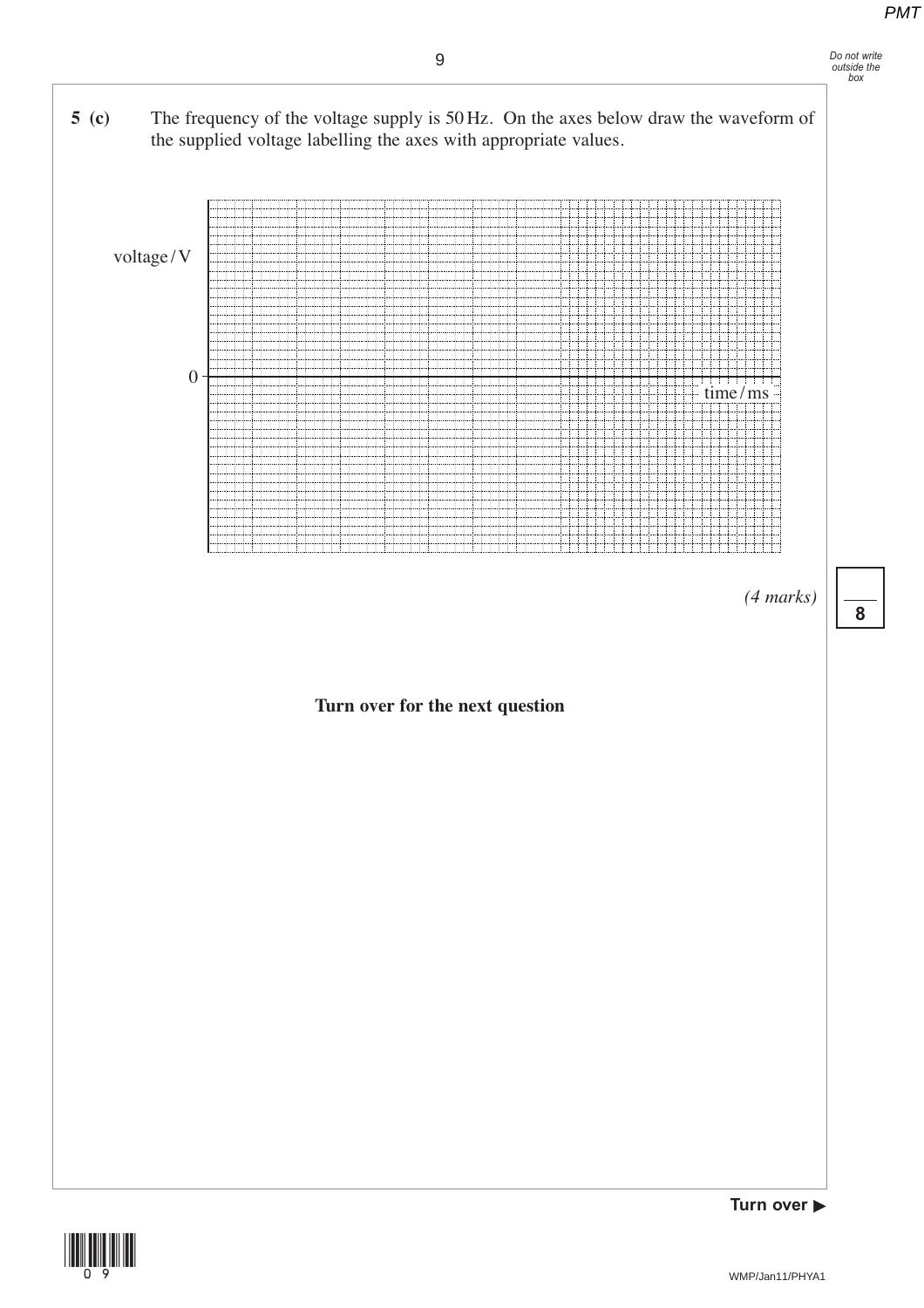**6** When a filament lamp is switched on it takes 0.50 seconds for the filament to reach its

**Figure 2**

second after switching on is shown on the graph in **Figure 2**.

normal operating temperature. The way in which the current changes during the first

*Do not write outside the box*





*(1 mark)*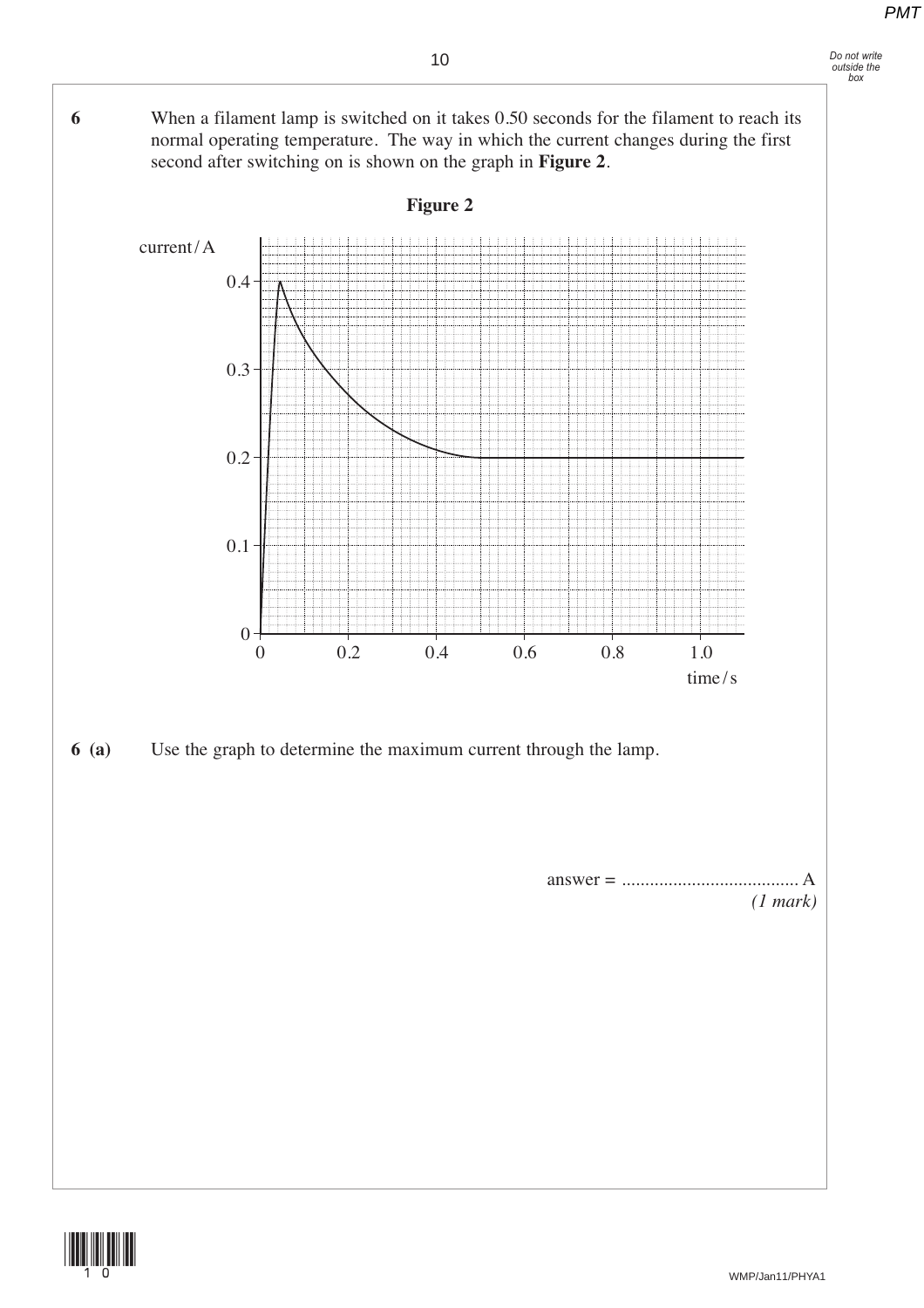Do not write<br>outside the<br>box

| 6(b)    | Assuming that the lamp is connected to a 12 V dc supply of a negligible internal<br>resistance,              |
|---------|--------------------------------------------------------------------------------------------------------------|
| 6(b)(i) | Calculate the resistance of the lamp when it has reached its normal operating<br>temperature,                |
|         | (1 mark)<br>6 (b) (ii) Calculate the power of the lamp when it has reached its normal operating temperature. |
|         |                                                                                                              |
|         | (1 mark)                                                                                                     |
| 6( c)   | Explain why the current through the lamp decreases between 0.05 s and 0.50 s.                                |
|         |                                                                                                              |
|         |                                                                                                              |
|         |                                                                                                              |
|         | $(2 \text{ marks})$                                                                                          |
|         | Question 6 continues on the next page                                                                        |



Turn over  $\blacktriangleright$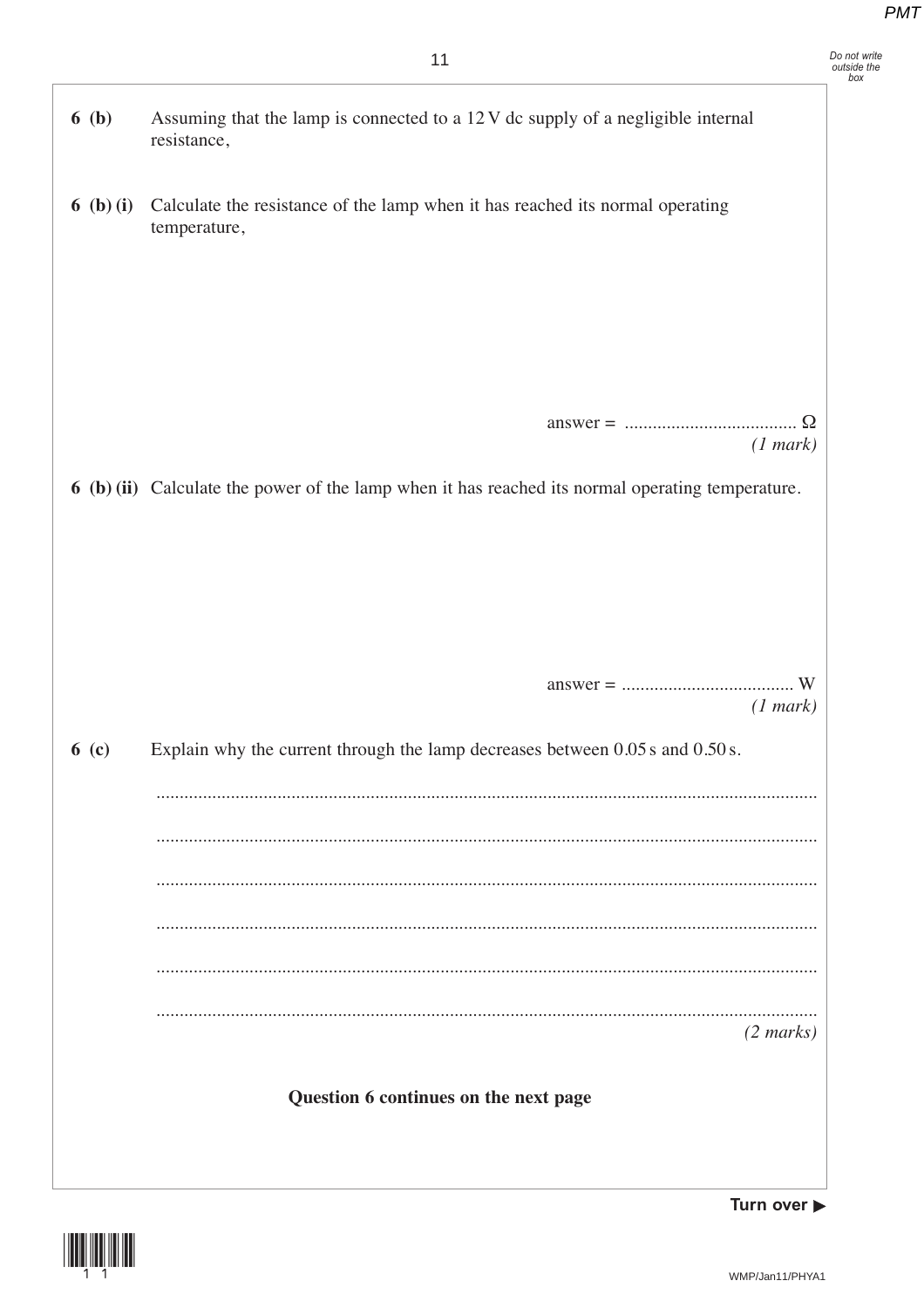Do not write<br>outside the<br>box

| 6(d)    | State and explain the change, if any, to the final current through the lamp if it is<br>connected to the same supply with another similar lamp |  |
|---------|------------------------------------------------------------------------------------------------------------------------------------------------|--|
| 6(d)(i) | in series,                                                                                                                                     |  |
|         |                                                                                                                                                |  |
|         |                                                                                                                                                |  |
|         |                                                                                                                                                |  |
|         |                                                                                                                                                |  |
|         | $(2 \text{ marks})$                                                                                                                            |  |
|         | $6$ (d) (ii) in parallel.                                                                                                                      |  |
|         |                                                                                                                                                |  |
|         |                                                                                                                                                |  |
|         |                                                                                                                                                |  |
|         |                                                                                                                                                |  |
|         | $(2 \text{ marks})$                                                                                                                            |  |
| 6(e)    | State and explain why a filament lamp is most likely to fail as it is switched on.                                                             |  |
|         |                                                                                                                                                |  |
|         |                                                                                                                                                |  |
|         |                                                                                                                                                |  |
|         |                                                                                                                                                |  |
|         | $(2 \text{ marks})$                                                                                                                            |  |
|         |                                                                                                                                                |  |
|         |                                                                                                                                                |  |
|         |                                                                                                                                                |  |
|         |                                                                                                                                                |  |
|         |                                                                                                                                                |  |
|         |                                                                                                                                                |  |



 $\overline{11}$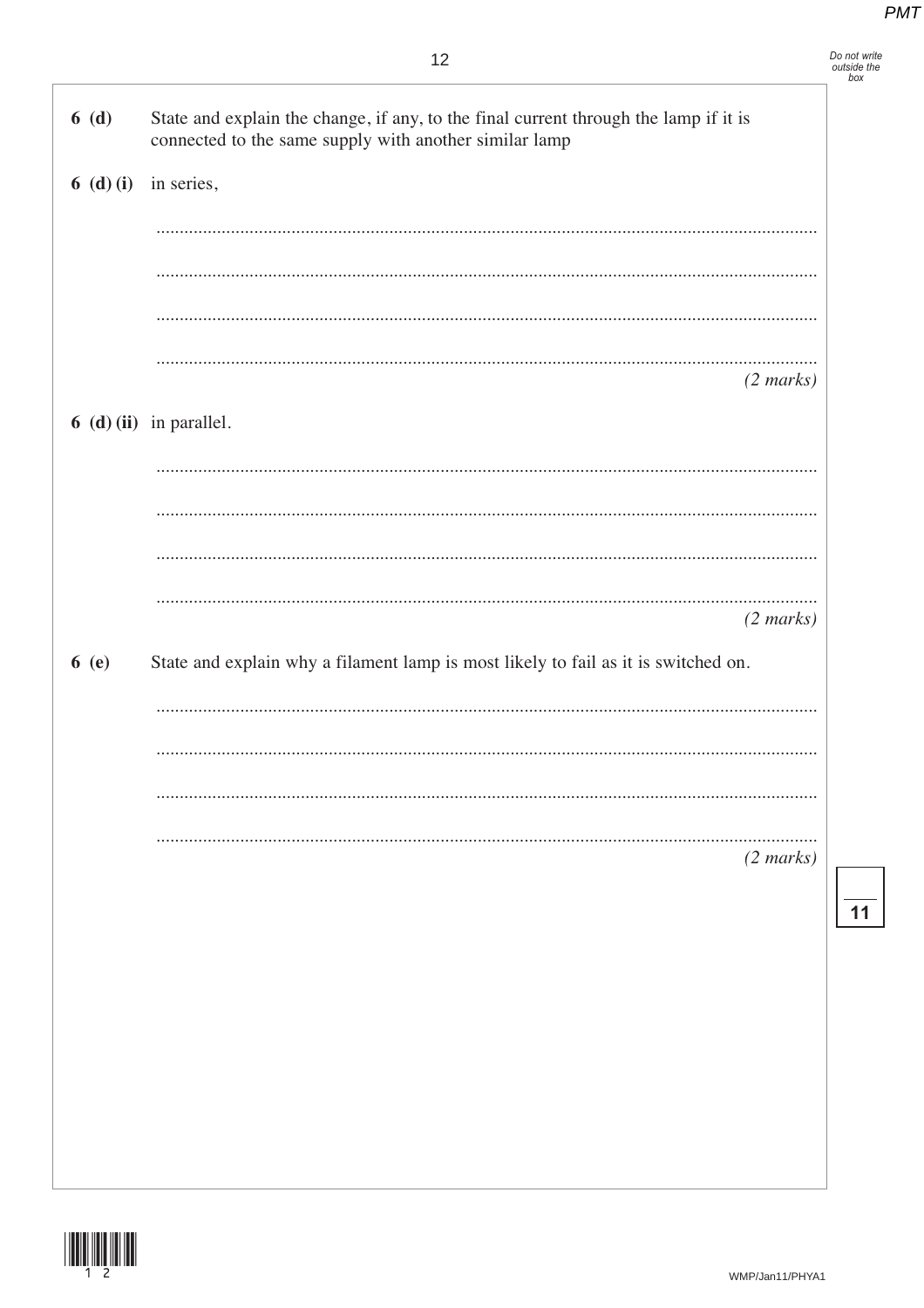resistors, an ammeter and a battery of emf 15 V and negligible internal resistance.

**7** The circuit shown in **Figure 3** shows a thermistor connected in a circuit with two

**Figure 3 7 (a)** When the thermistor is at a certain temperature the current through the ammeter is 10.0 mA. **7 (a) (i)** Calculate the pd across the 540 Ω resistor. answer = ..................................... V *(1 mark)* **7 (a) (ii)** Calculate the pd across the 1200 Ω resistor. answer = ..................................... V *(1 mark)* **Question 7 continues on the next page** 540Ω 1200Ω 15V A



**Turn over**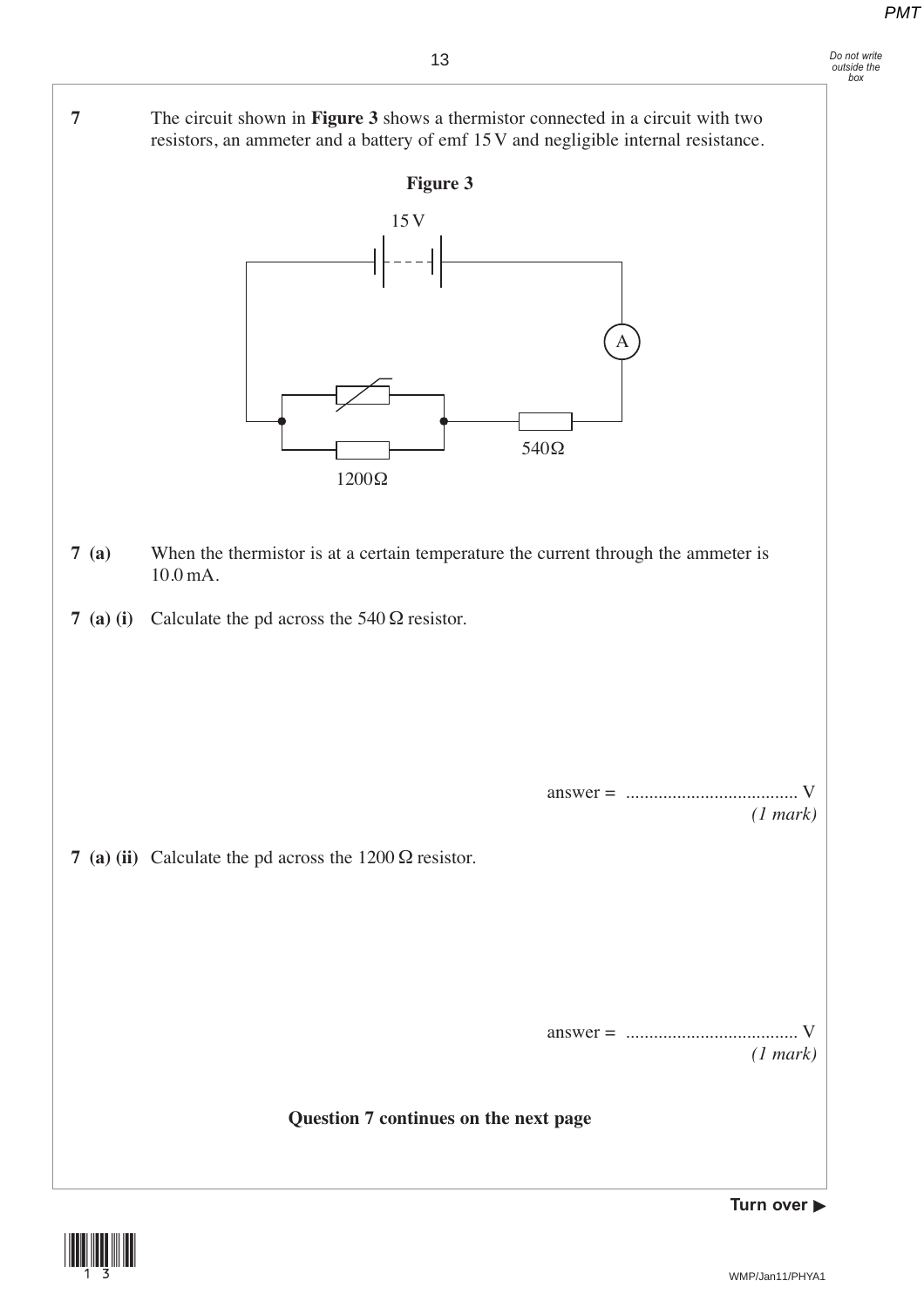|  |  |  | PM |
|--|--|--|----|
|  |  |  |    |
|  |  |  |    |

|      | 14                                                                                                                                                              | Do not write<br>outside the<br>box |
|------|-----------------------------------------------------------------------------------------------------------------------------------------------------------------|------------------------------------|
|      | 7 (a) (iii) Calculate the resistance of the parallel combination of the resistor and the thermistor.                                                            |                                    |
|      |                                                                                                                                                                 |                                    |
|      |                                                                                                                                                                 |                                    |
|      |                                                                                                                                                                 |                                    |
|      |                                                                                                                                                                 |                                    |
|      |                                                                                                                                                                 |                                    |
|      |                                                                                                                                                                 |                                    |
|      | $(2 \text{ marks})$                                                                                                                                             |                                    |
|      | 7 (a) (iv) Calculate the resistance of the thermistor.                                                                                                          |                                    |
|      |                                                                                                                                                                 |                                    |
|      |                                                                                                                                                                 |                                    |
|      |                                                                                                                                                                 |                                    |
|      |                                                                                                                                                                 |                                    |
|      |                                                                                                                                                                 |                                    |
|      | $(2 \text{ marks})$                                                                                                                                             |                                    |
| 7(b) | The temperature of the thermistor is increased so that its resistance decreases.<br>State and explain what happens to the pd across the $1200 \Omega$ resistor. |                                    |
|      |                                                                                                                                                                 |                                    |
|      |                                                                                                                                                                 |                                    |
|      |                                                                                                                                                                 |                                    |
|      |                                                                                                                                                                 |                                    |
|      | (3 marks)                                                                                                                                                       |                                    |
|      |                                                                                                                                                                 | 9                                  |
|      |                                                                                                                                                                 |                                    |
|      | <b>END OF QUESTIONS</b>                                                                                                                                         |                                    |
|      |                                                                                                                                                                 |                                    |
|      |                                                                                                                                                                 |                                    |
|      |                                                                                                                                                                 |                                    |

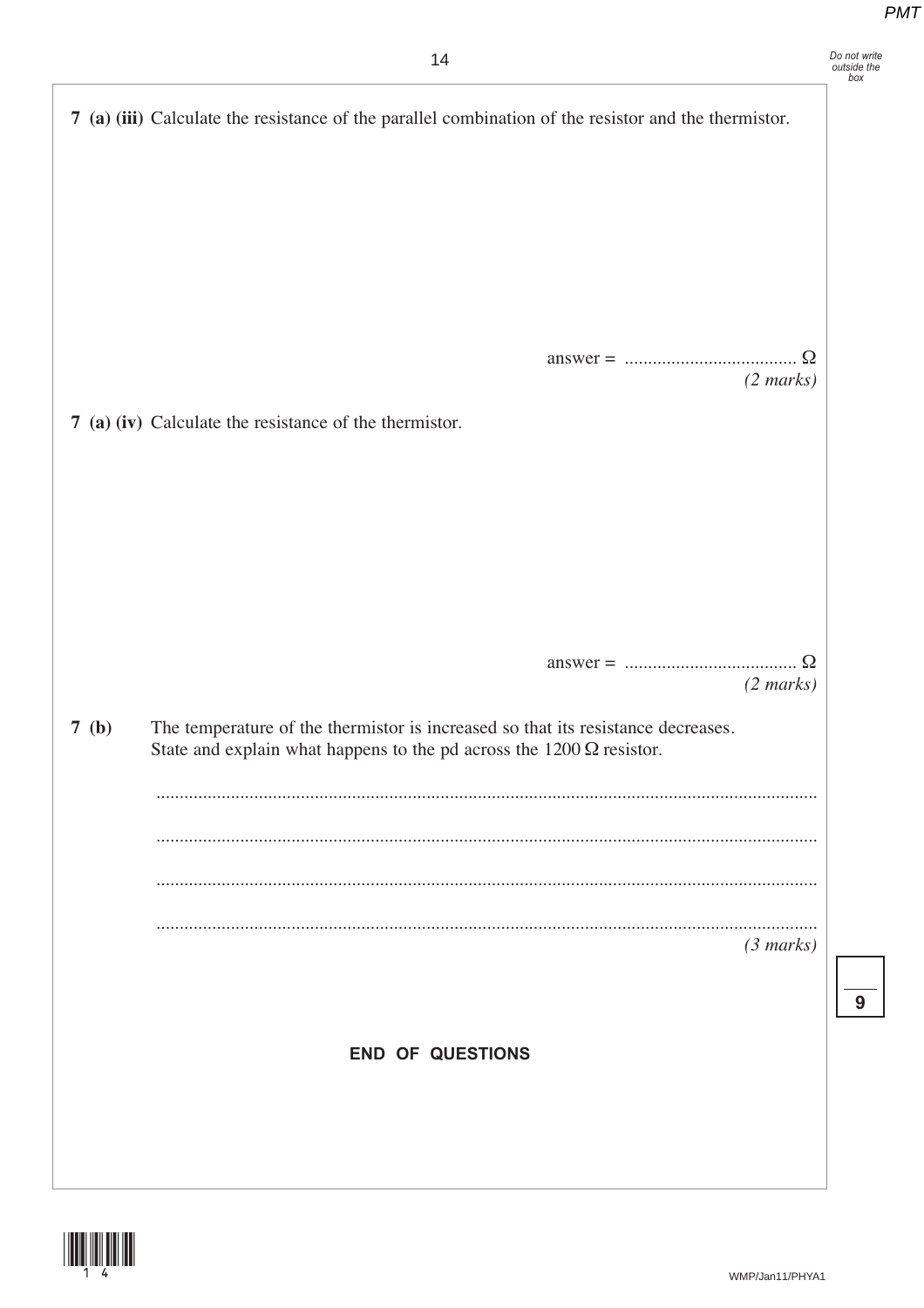**There are no questions printed on this page**

**DO NOT WRITE/ON THIS PAGE ANSWER IN THE/SPACES PROVIDED**